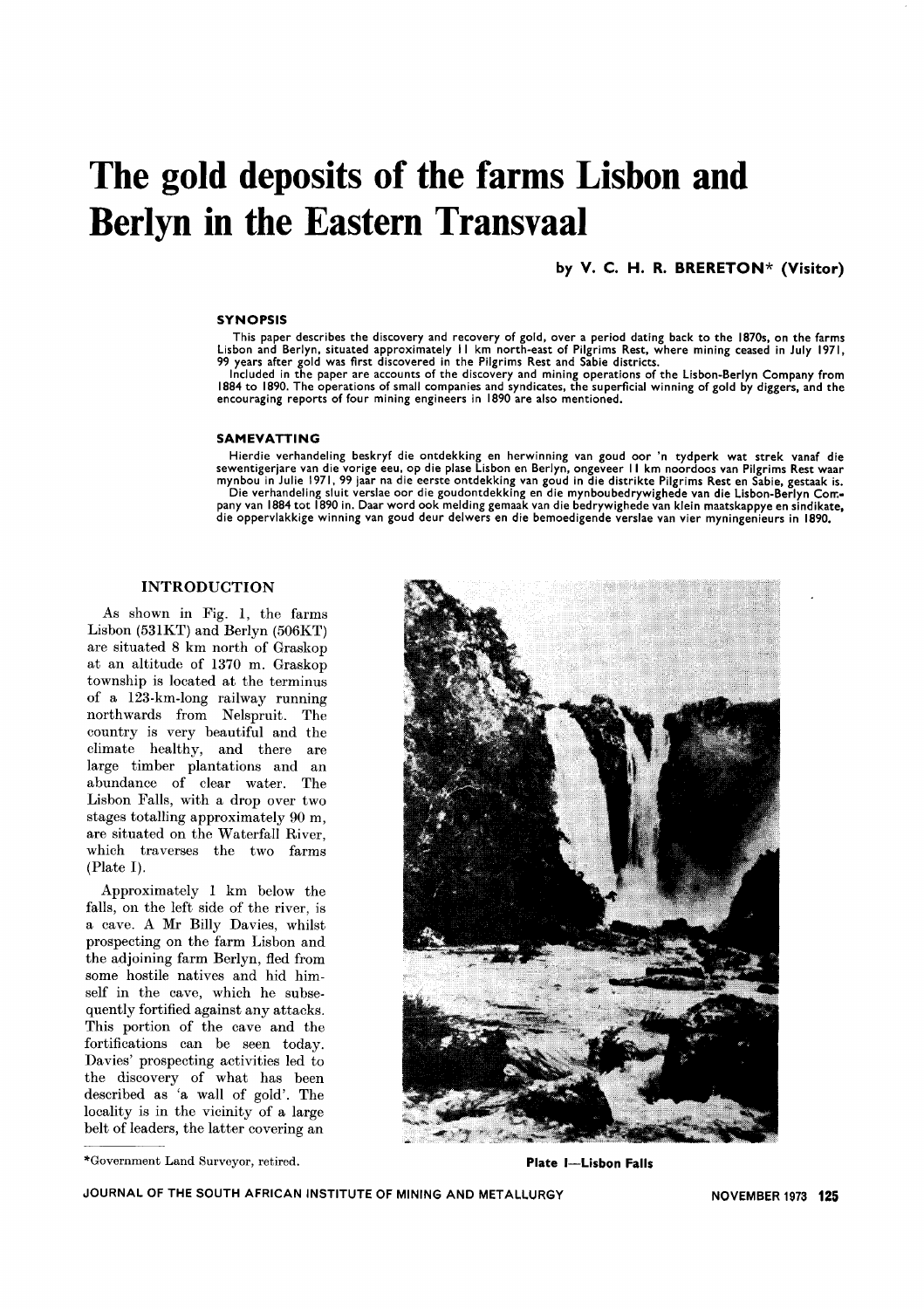

Fig. I-Plan showing the position of Lisbon and Berlyn in relation to Pilgrims Rest

area of approximately 50 acres (20 ha) and situated on the north side of the Waterfall River and approximately 1 km north-west of Lisbon Falls. Davies established himself in this Leader Belt, his workings being described as 'Davies' Jeweller's Shop'.

Mr Archie Fraser, an employee of the Lisbon-Berlyn Company, which

operated on Lisbon-Berlyn from 1884 to 1890, described how he panned out 41 ounces of nuggets from a single prospecting pan of Leader ore from the face of one of Davies' adits. Mr Fraser said, 'The Leader must have been well named and was really the start of the Lisbon-Berlyn Company being formed'.

In 1882, Mr Gwynne Owen arrived in Pretoria with some fine samples of gold from the farms Lisbon and Berlyn, whose ownership he had acquired. Taking some of the samples to London, he succeeded in obtaining financial backing and the Lisbon-Berlyn Company was floated.

## JOURNAL OF THE SOUTH AFRICAN INSTITUTE OF MINING AND METALLURGY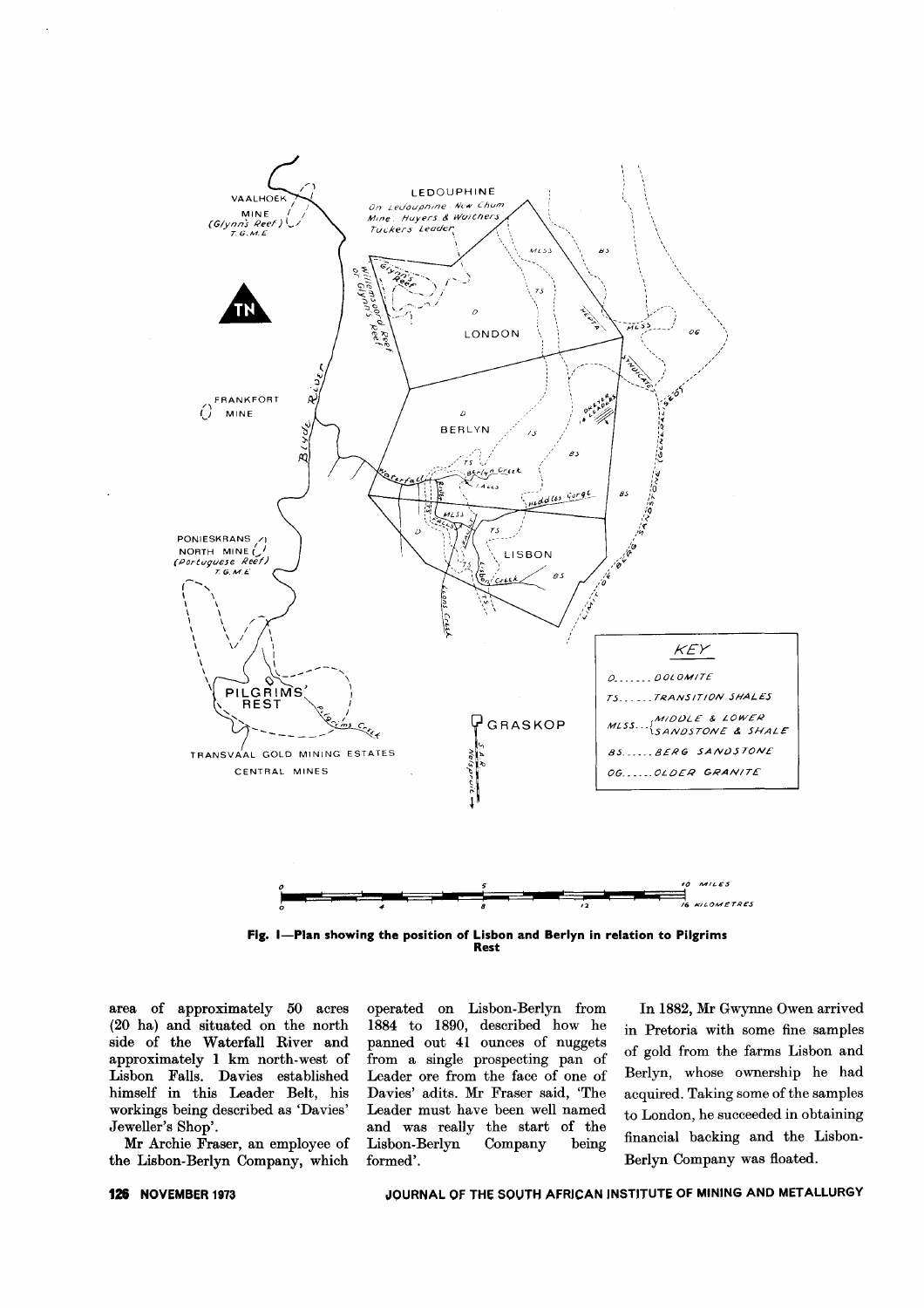# **THE GEOLOGY AND THE ORIGIN OF THE GOLD**

The well-known geologist, the late Dr Leopold Reinecke, who was intimately connected with the discovery of the Far West Rand, referred to Lisbon as one of the three areas in the Pilgrims Rest district where the presence of a payable gold field was due to the intrusion of a granite batholith into the Black Reef Series, namely, the boss at the base of the falls1.

The geological horizon is the Black Reef Series (shales and quartzites). At one time the strata, with their associated reefs, sloped westwards at a low angle of dip. At a later period, a great eruption took place in the area, disturbing the strata over a distance of some 1050 m, the western and eastern limits being 600 m west and 450 m east of the falls. The apex of this eruption was over the position where the Lisbon Falls subsequently formed, the strata being erupted hundreds of metres into the air. With this eruption, there was an upthrust of the batholith previously mentioned, and of numerous vertical or nearly vertical leaders, the latter bringing up gold from the nethermost regions (Fig. 2).

That the upthrust of these leaders brought about a heavy deposition of gold on Lisbon and Berlyn is evidenced by reports, totalling 750 words, by the four mining engineers mentioned in the following quotation2.

It is well-known that amongst the richest properties in the Transvaal are the two estates Lisbon and Berlyn, which adjoin and are practically one property. The combined area totals 18 000 acres [7500 ha]. Four minir engineers, John M. Stuart, John Webster, Mr Hamilton and Mr Penning issued glowing reports on the findin<sub>i</sub><br>and prospects. Whilst not mentionir any specific localities, they report favourable mineralization over considerable areas. Mr Stuart estimated the alluvial ground as extending over 3000 acres [1250 ha] with value<br>running from 10 to 1000 ounces to th ton. Mr Hamilton's estimate was 5000 acres [2100 ha]. Mr Penning in his re-<br>port quoted that taking into conport quoted that  $\tau$  taking sideration the proved extent of ground<br>containing auriferous leaders, their containing auriferous leaders, average yield and probable extension, the value of the alluvial ground and the existence of a large and constant supply of water at a great elevation, he had no hesitation in declaring that "Waterfall" [Lisbon and Berlyn] is an extremely valuable gold mining property.

Whilst these engineers may have been over-enthusiastic in their findings, their reports must still have considerable bearing on the future possibilities of Lisbon and Berlyn.

#### **MINING AND PRODUCTIVITY**

The Lisbon-Berlyn Group was in active production over seven years from 1884 to 1890. Operations took place on three areas of the farms.

#### *Leaders*

The large belt of leaders previously mentioned. For the purpose of 'hydraulicking' the area, the Company in 1884 erected a weir 610 m back from the falls, at a junction of the Lisbon Creek, Heddle's Gorge, and the Waterfall River. From the weir, a water-race, 2 km long, was dug to supply the water for the hydraulic operations at the Mass of Leaders. The Company did some sluicing with monitors on this section but, owing to the exposure of an extensive dolomite bar, the work was abandoned. The weir and the waterrace, which can take the whole river during low flow periods, are still in existence.

## *The Vertical Reef*

This is a wide leader cutting across the Waterfall River from north to south and situated a short distance west of the weir. The Company erected a treatment plant, but, as no cyaniding plants were in existence in the late 80s and early



**Fig. 2-Sectlon west.east along the course of the Waterfall River**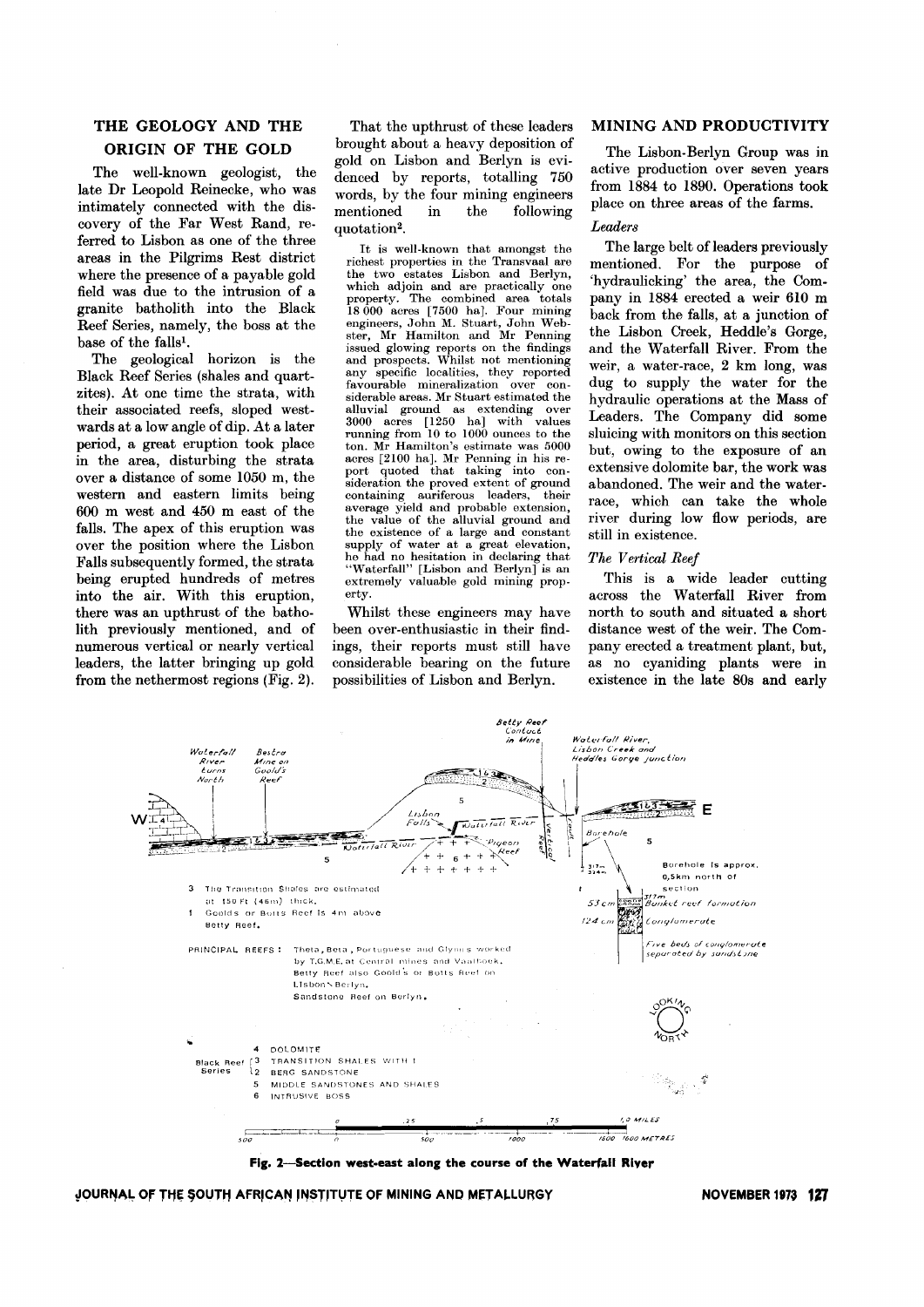90s, gold was recovered by mercurycovered copper plates. The percentage recovery was therefore low in comparison with that obtained in modern practice.

## *The Pigeon or Westly Reef*

When a Mr Westly shot a pigeon in the vicinity of the falls and climbed down into the gorge to retrieve the bird, he came across reef material with visible gold. This discovery led to the Lisbon-Berlyn Company winning gold by stoping in what was called the Pigeon or Westly Reef, which in those days was exposed on the face of the falls. At the time of the eruption, the granite boss on which the Pigeon Reef is located, was thrown up. This boss, dipping at a steep angle with the Pigeon or Westly Reef stope, can be seen in Plate 11. In a report on the Pigeon or Westly Reef, Mr Archie Fraser is quoted<sup>2</sup> as follows:

The first ore mined was shipped direct to London and gave a marvellous return. Thereafter, the ore was hauled to , the surface and treated in a ten*i* stamp mill. Rich pockets were bagge On one occasion, a sugar pocket of ore yielded eight hundred ounces of amalgam which gave a 60 per cent recovery of gold-480 ounces [at 100 dollars per ounce, this is equivalent to R32 <sup>000</sup> *I.* No mining was carried out below the level of the pool, as the Company had no pumping plant.

The reef band in which copper was then present became pinched, and the stoping was abandoned. Thinning and widening of a reef is a common occurrence, particularly in this area.

The Lisbon-Berlyn Company was operating under very primitive conditions, which made gold recovery difficult. Had the Company operated with drilling machines, instead of with hand labour, mining would have been more extensive. Restricted to gold recovery by amalgamated copper plates, hand drilling, and no pumping equipment, the operations had to be severely curtailed. Under modern conditions, this would have been a very different story. The Company finally abandoned operations and transferred their interest to the farm Frankfort, some 12 km to the west.

Included in the activities of the Company was the sinking of a borehole to a depth of 334 m. The borehole was sunk on the farm Berlyn in normal strata and slightly to the east of the disturbed area. It is situated west of Heddle's Gorge and north of the dam (the start of the Waterfall River). Banket reef formation, 53 cm wide, was intersected at a depth of 317 m. This was followed by a conglomerate bed, 124 cm in width, and by five further beds of conglomerate separated by bands of sandstone (Fig. 2).

The fourth edition of *Mineral Resources of South Africa* reports on the outcrop of a system corresponding to the Witwatersrand and Dominion Reef Systems and appearing along the eastern (Transvaal) escarpment of the Drakensberg. As the escarpment is approximately 5 km east of the Lisbon borehole, it is possible that the borehole disclosures relate to the Witwatersrand and Dominion Reef Systems. The collar *cif* the borehole was re-discovered in July 1966.

## SUBSEQUENT DEVELOPMENTS

In 1898, the Lisbon-Berlyn Company was resuscitated under the name of the New Lisbon-Berlyn Company Limited. The South African War commenced a year later in 1899, but, when hostilities ceased, the Company did not resume operations, and the farms Lisbon and Berlyn fell open to diggers and small workers. For the past seventy years, the mining of gold has been in the hands of small mining concerns (lone owners or syndicates operating small crushing plants) and the diggers. The work done by the diggers consisted mostly in mining the gold from alluvial operations and penetrating into previous workings as far as their limited financial resources allowed and to a very great extent without explosives.

## CLAIMS OWNERSHIP

The three main claim holdings are the Hob Mining Company, the Bestra Mine, and the Lisbon Leaders and Alluvial. The largest concern, the Hob Mining Company, has extensive mineral interests over Lisbon andBerlyn, including the Vertical Reef and the Gem Mine. The Bestra Mine is situated on the south side of the Waterfall River, 1 km west of the falls. The interests of the Lisbon

Leaders and Alluvial constitute an area of forty -eight claims, equivalent to 67 acres (27 ha), along the Waterfall River, Lions Creek, and Heddle's Gorge-a total length of 1,6 miles  $(2,6 \text{ km})$ —and include the pool at the bottom of the Lisbon Falls.

Towards the end of August 1933, Captain van Delden of ship-salvage fame approached the owners of the mineral rights of the pool below the falls. He wished to divert the river into the water-race, pump out the pool, and recover the gold. The owners stated that a venture of this nature should be undertaken only during the dry months, April to September. He insisted, however, and made rapid progress down to the gravel at 6 m (20 ft), from which the majority of the nuggets shown in Plate III were collected. Before a thorough exploitation of the area could be undertaken, rain brought operations to a close in October. Captain van Delden had never had any intention of switching from salvaging to mining, but the gamble had attracted him. (He returned to his life's love, but regrettably was killed attempting to salvage the 'City of Lincoln', which went aground at Quoin Point, between Cape Town and Cape Agulhas.)

## OTHER WORKINGS

Other workings were situated on Ledouphine, London, and the eastern boundary of Berlyn (Fig. 1).

## *Ledouphine*

In the New Chum Mine, a sketch plan showed ten leaders, approximately 30 m (100 ft) apart, over which a total of 1500 m (4900 ft) of development was carried out. The leaders averaged 5 to 7,5 cm (2 to 3 in) in width, but the mine was very rich. On one level, the yield was 60 ounces to the ton.

Huyer's Claims were small workings but were very rich, containing as much gold as they did gangue, which was mostly calcite.

Wither's Claims are believed to be the extension of what was formerly known as Tucker's Leader, from which gold worth £13 000 was taken. *London*

The Hepta Syndicate, during 1923, produced 228 ounces of gold from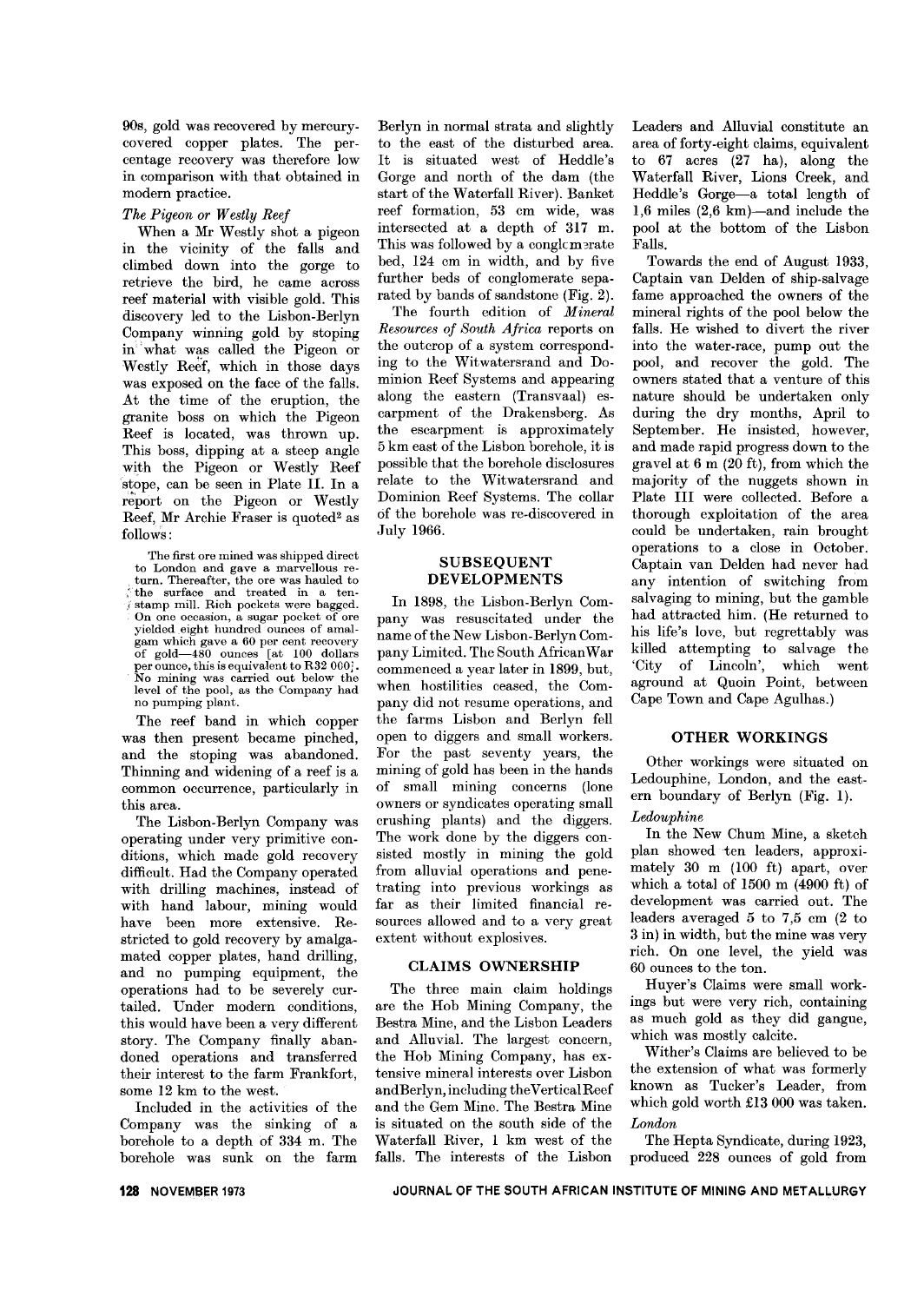

Fig. 3-Map showing miscellaneous gold occurrences

- IR Records show that adits in one of the gulleys on the south side of the Waterfall River disclosed reef outcrop. Probably either the Glynn's Reef or Willemsoord Reef (Lower Glynn's).
- A patch of sandstone reef below the contact of the Tran-sition Shales and Birg Sandstone was worked in the vicinity of Berlyn Creek. It was reported to be very rich. 2R
- Bestra Mine. Pigeon or Westly Reef at base of Lisbon Falls. As the reef disappeared below the level of the water it was thin but assayed 16 dwt. 3R 4R
- assayed to dwt.<br>5R The large leader called Vertical Reef. Development on the <sup>C</sup> incline for a short distance below the first level on the south side of the Waterfall River disclosed encouraging values. Gem Mine. 6R
- Wet Leader. A rich discovery.
- IL 2L
- Large belt of leaders.
- 3L A trench approximately 300 feet long and 6 feet deep was dug between the two pools to lower the water in the eastern pool. When the trench was finally cleaned up a quantity of nuggets was recovered. This would account for leaders intersecting the sandstone above the falls.
- Approximate locality of a recently discovered leader. Borehole. 4L BH
- Dam and weir at intersection of Lisbon Creek, Heddles Gorge, and Waterfall River. D
- Opencast workings. Work carried out in the early days by Billy Davies.
- C Davies fortified cave.
- 2LW Wall of Gold.
	- Gold, with its associates limonite and concentrates, lies anywhere and everywhere.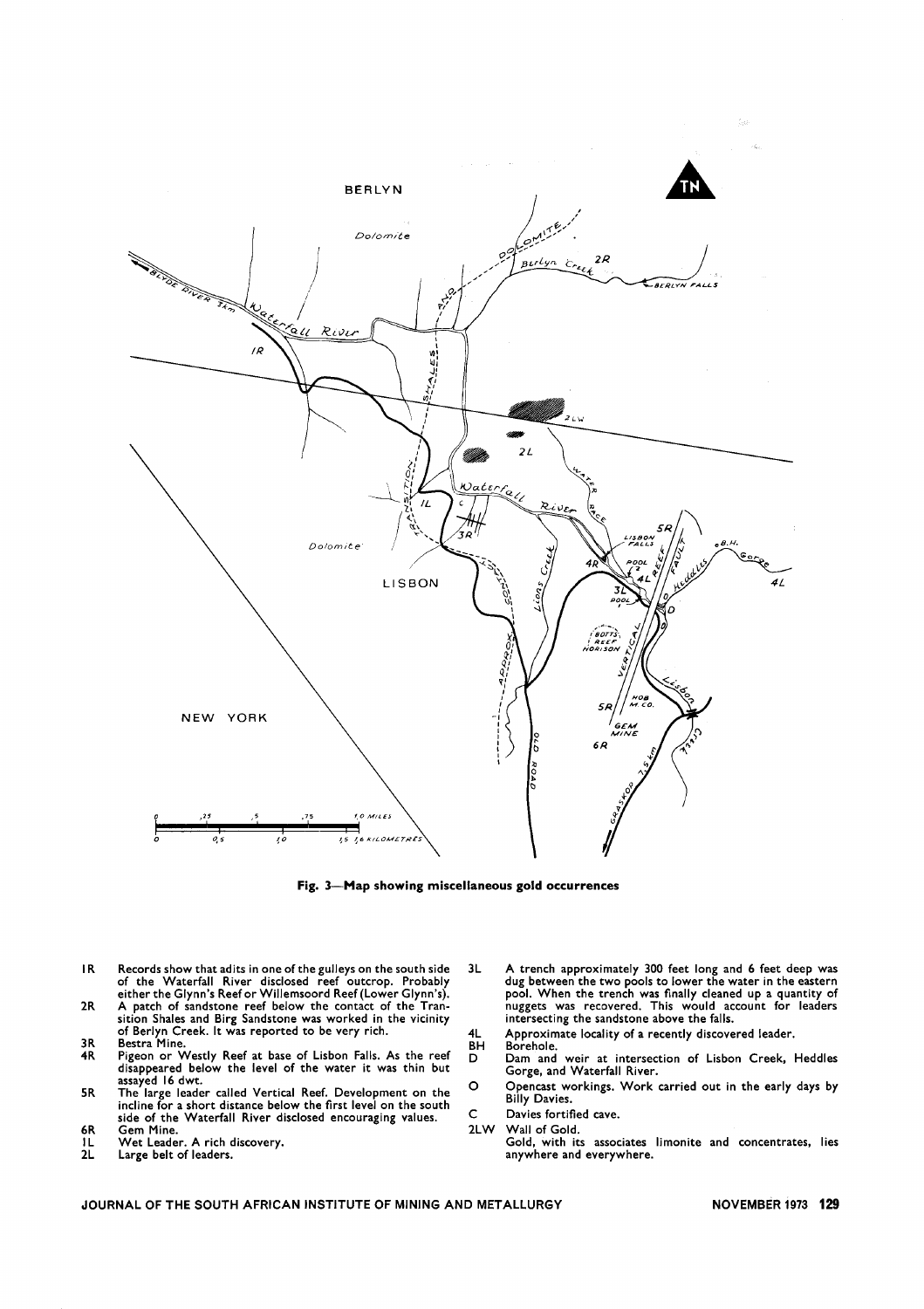

Plate II-Pigeon or Westly stope overlying a granite boss at the bottom of the Lisbon Falls (taken in 1890)



Plate Ill-Nuggets recovered above and below the Lisbon Falls

670 tons of ore. A single panful sometimes yielded 20 ounces of gold. *East Berlyn*

Dreyer's Claims were 14 quartz leaders 30 to 60 cm (12 to 24 in) wide over a width of approximately 30 m (100 ft) on the eastern boundary of Berlyn. Because the gold was coated with iron, amalgamation was difficult, but concentrates of black sands assaying 70 ounces per ton were obtained.

## FUTURE PROSPECTS

And what of the gold on the surface and below ground extending over this huge area? As stated earlier by two of the mining engineers, alluvial ground was estimated as extending over 3000 to 5000 acres (1250 to 2100 ha). Mr Archie Fraser told the author that nuggets had been found at Heddle's Gorge, some 4 km east of the falls, and the author has panned out nuggets 3 km down the river below the falls. Add to these the finds of Captain van Delden.

On one occasion, Dr Reinecke accompanied the author to Lisbon. Taking a pan, he panned out some gravel from the side of the river near the weir and exclaimed, 'I've seen big companies started on less than this', referring to the nugget in the pan. The gold scattered over this wide area is the result of the denudation and wearing away of reefs and leaders. The efforts of the small worker and the diggers have not extended to any large-scale operations, the work done and the gold won being infinitesimal compared with the area of the mining field. Mining and development on the Vertical Reef, or large leader cutting across the river west of the dam, has been restricted to the first level for a distance of 1824 m (6000 ft). At some distance north of the river, where the Vertical Reef intersects the Betty Reef dipping from the west, payable values were encountered at the Gem Mine, situated 1 km to the south of the river. Whilst the Gem was previously considered an extension of the Vertical Reef, it appears that the enrichment is of an alluvial nature. The area was discovered and initially worked by a Mr Botts, and very rich values were disclosed. The